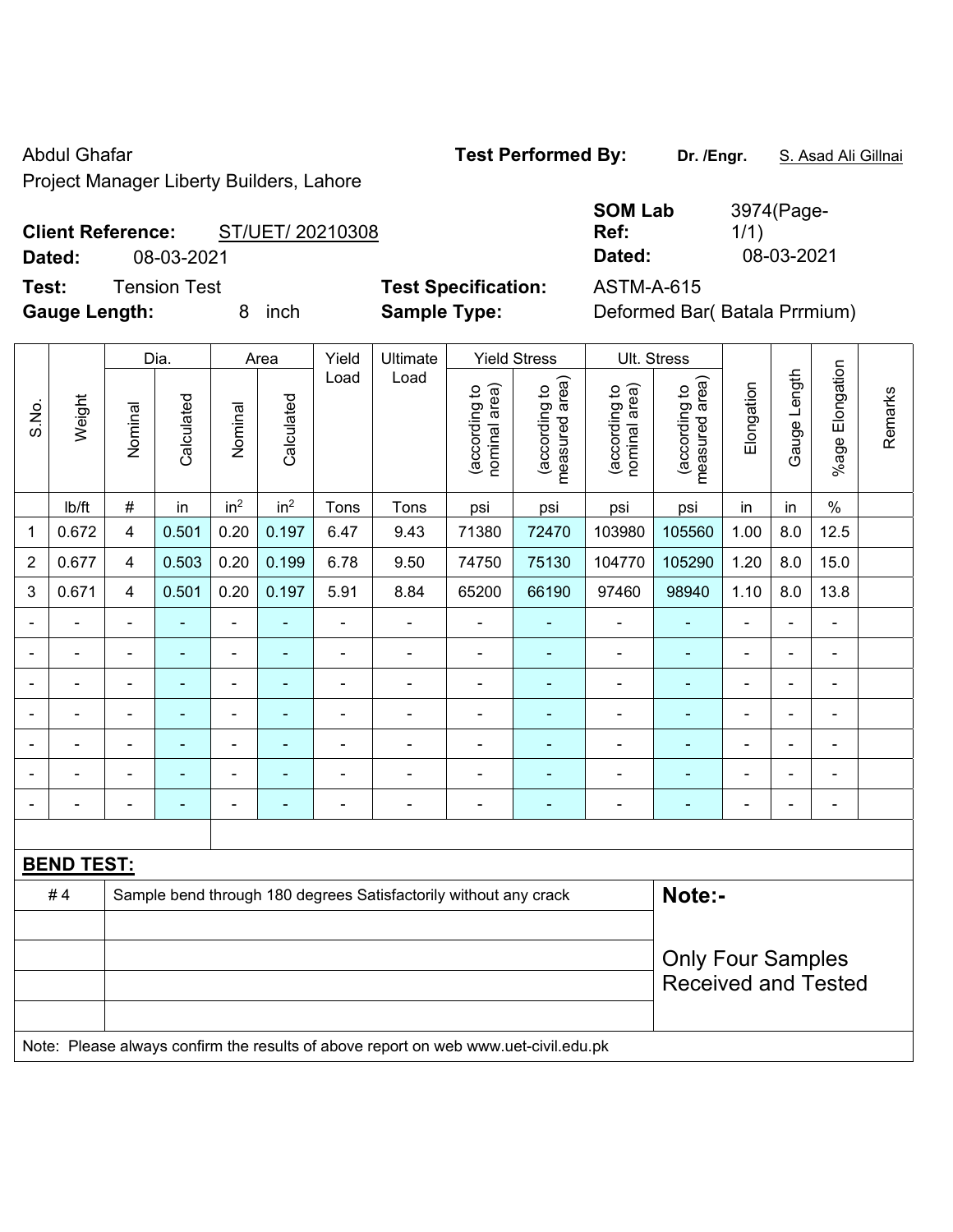Abdul Ghafar **Test Performed By:** Dr. /Engr. **S. Asad Ali Gillnai** Abdul Ghafar

Project Manager Liberty Builders, Lahore

# **Client Reference:** ST/UET/ 20210308-32

**Test:** Tension Test **Test Specification:** ASTM-A-615

**SOM Lab Ref:**  3975(Page-1/1) **Dated:** 08-03-2021 **Dated:** 08-03-2021

**Gauge Length:** 8 inch **Sample Type:** Deformed Bar( SJ Steel)

|                              |                   |                                                                            | Dia.       |                 | Area            | Yield          | Ultimate                                                                            |                                | <b>Yield Stress</b>             | Ult. Stress                    |                                 |                |                |                 |         |
|------------------------------|-------------------|----------------------------------------------------------------------------|------------|-----------------|-----------------|----------------|-------------------------------------------------------------------------------------|--------------------------------|---------------------------------|--------------------------------|---------------------------------|----------------|----------------|-----------------|---------|
| S.No.                        | Weight            | Nominal                                                                    | Calculated | Nominal         | Calculated      | Load           | Load                                                                                | (according to<br>nominal area) | (according to<br>measured area) | (according to<br>nominal area) | (according to<br>measured area) | Elongation     | Gauge Length   | %age Elongation | Remarks |
|                              | lb/ft             | $\#$                                                                       | in         | in <sup>2</sup> | in <sup>2</sup> | Tons           | Tons                                                                                | psi                            | psi                             | psi                            | psi                             | in             | in             | $\%$            |         |
| 1                            | 2.664             | 8                                                                          | 0.998      | 0.79            | 0.783           | 25.15          | 34.86                                                                               | 70210                          | 70840                           | 97330                          | 98200                           | 1.10           | 8.0            | 13.8            |         |
| $\overline{2}$               | 2.613             | 8                                                                          | 0.989      | 0.79            | 0.768           | 24.36          | 34.35                                                                               | 68020                          | 69970                           | 95900                          | 98650                           | 1.20           | 8.0            | 15.0            |         |
| 3                            | 2.612             | 8                                                                          | 0.989      | 0.79            | 0.768           | 26.91          | 36.95                                                                               | 75130                          | 77280                           | 103160                         | 106120                          | 1.30           | 8.0            | 16.3            |         |
| ÷,                           |                   | $\blacksquare$                                                             | ä,         | ÷,              |                 | $\blacksquare$ | ÷,                                                                                  | $\blacksquare$                 | ۰                               | $\blacksquare$                 | ÷,                              | $\frac{1}{2}$  | ÷,             | $\blacksquare$  |         |
| $\qquad \qquad \blacksquare$ | ÷,                | $\blacksquare$                                                             | ä,         | ÷,              | ÷,              | $\blacksquare$ | $\blacksquare$                                                                      | $\overline{\phantom{a}}$       | $\blacksquare$                  | $\blacksquare$                 | ٠                               | $\frac{1}{2}$  | ÷,             | $\blacksquare$  |         |
|                              | ÷,                | $\blacksquare$                                                             | ä,         | ÷,              | $\blacksquare$  | $\blacksquare$ | ÷,                                                                                  | ä,                             | ÷                               | $\blacksquare$                 | ٠                               | ÷              | ÷,             | $\blacksquare$  |         |
|                              |                   | ä,                                                                         | ä,         | ä,              |                 | ÷              | $\blacksquare$                                                                      | $\blacksquare$                 | ÷                               | ä,                             | ÷,                              | ÷              | L,             | L,              |         |
|                              |                   |                                                                            |            | ۰               |                 |                |                                                                                     |                                |                                 |                                |                                 |                |                | Ē,              |         |
|                              |                   |                                                                            |            | $\blacksquare$  |                 |                | $\blacksquare$                                                                      | $\blacksquare$                 | ۰                               | $\blacksquare$                 | ۰                               |                | $\blacksquare$ | $\blacksquare$  |         |
| $\blacksquare$               |                   | $\blacksquare$                                                             | ÷          | ä,              | ä,              | $\blacksquare$ | $\blacksquare$                                                                      | $\blacksquare$                 | ä,                              | ä,                             | ä,                              | $\overline{a}$ | ä,             | $\blacksquare$  |         |
|                              |                   |                                                                            |            |                 |                 |                |                                                                                     |                                |                                 |                                |                                 |                |                |                 |         |
|                              | <b>BEND TEST:</b> |                                                                            |            |                 |                 |                |                                                                                     |                                |                                 |                                |                                 |                |                |                 |         |
|                              | #8                | Note:-<br>Sample bend through 180 degrees Satisfactorily without any crack |            |                 |                 |                |                                                                                     |                                |                                 |                                |                                 |                |                |                 |         |
|                              |                   |                                                                            |            |                 |                 |                |                                                                                     |                                |                                 |                                |                                 |                |                |                 |         |
|                              |                   |                                                                            |            |                 |                 |                |                                                                                     |                                |                                 |                                | <b>Only Four Samples</b>        |                |                |                 |         |
|                              |                   |                                                                            |            |                 |                 |                |                                                                                     |                                |                                 |                                | <b>Received and Tested</b>      |                |                |                 |         |
|                              |                   |                                                                            |            |                 |                 |                |                                                                                     |                                |                                 |                                |                                 |                |                |                 |         |
|                              |                   |                                                                            |            |                 |                 |                | Note: Please always confirm the results of above report on web www.uet-civil.edu.pk |                                |                                 |                                |                                 |                |                |                 |         |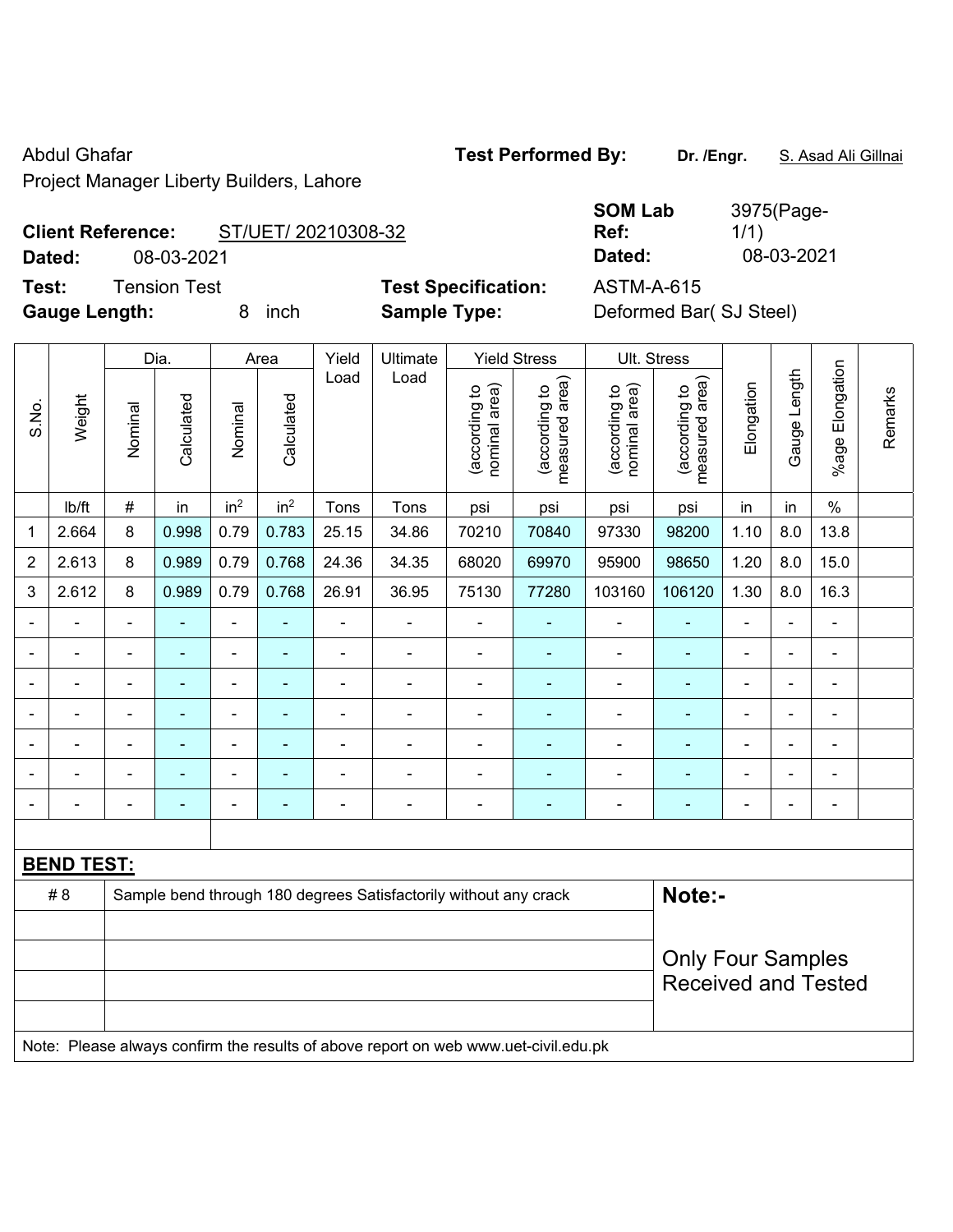Abdul Ghafar **Test Performed By:** Dr. /Engr. **S. Asad Ali Gillnai** Abdul Ghafar

Project Manager Liberty Builders, Lahore

## **Client Reference:** ST/UET/ 20210308-34

**Test:** Tension Test **Test Specification:** ASTM-A-615

**SOM Lab Ref:**  3976(Page-1/1) **Dated:** 08-03-2021 **Dated:** 08-03-2021

**Gauge Length:** 8 inch **Sample Type:** Deformed Bar( SJ Steel)

|                          |                   |                                                                            | Dia.           |                          | Area            | Yield          | Ultimate                                                                            |                                | <b>Yield Stress</b>             |                                | Ult. Stress                     |                |                |                          |         |
|--------------------------|-------------------|----------------------------------------------------------------------------|----------------|--------------------------|-----------------|----------------|-------------------------------------------------------------------------------------|--------------------------------|---------------------------------|--------------------------------|---------------------------------|----------------|----------------|--------------------------|---------|
| S.No.                    | Weight            | Nominal                                                                    | Calculated     | Nominal                  | Calculated      | Load           | Load                                                                                | (according to<br>nominal area) | (according to<br>measured area) | (according to<br>nominal area) | (according to<br>measured area) | Elongation     | Gauge Length   | Elongation<br>$%$ age I  | Remarks |
|                          | Ib/ft             | #                                                                          | in             | in <sup>2</sup>          | in <sup>2</sup> | Tons           | Tons                                                                                | psi                            | psi                             | psi                            | psi                             | in             | in             | $\%$                     |         |
| 1                        | 2.651             | 8                                                                          | 0.996          | 0.79                     | 0.779           | 24.21          | 36.85                                                                               | 67590                          | 68540                           | 102880                         | 104330                          | 0.90           | 8.0            | 11.3                     |         |
| $\overline{2}$           | 2.647             | 8                                                                          | 0.995          | 0.79                     | 0.778           | 23.65          | 36.09                                                                               | 66020                          | 67040                           | 100740                         | 102300                          | 0.80           | 8.0            | 10.0                     |         |
| 3                        | 2.655             | 8                                                                          | 0.997          | 0.79                     | 0.780           | 24.06          | 36.92                                                                               | 67160                          | 68020                           | 103080                         | 104400                          | 0.90           | 8.0            | 11.3                     |         |
| $\overline{\phantom{a}}$ |                   | $\blacksquare$                                                             | ÷              | ÷,                       | $\blacksquare$  | $\blacksquare$ | ÷,                                                                                  | $\blacksquare$                 | ۰                               | $\blacksquare$                 | ٠                               | $\blacksquare$ | ä,             | L,                       |         |
| $\blacksquare$           | -                 | $\blacksquare$                                                             | ÷              | ÷                        | ٠               | $\overline{a}$ | $\blacksquare$                                                                      | $\blacksquare$                 | $\blacksquare$                  | $\blacksquare$                 | ۰                               | $\blacksquare$ | $\blacksquare$ | $\blacksquare$           |         |
|                          | ä,                | $\blacksquare$                                                             | ä,             | ÷,                       | $\blacksquare$  | $\blacksquare$ | ÷,                                                                                  | $\blacksquare$                 | ÷                               | $\blacksquare$                 | ÷,                              | ä,             | ÷,             | $\overline{\phantom{a}}$ |         |
|                          |                   | $\blacksquare$                                                             | ä,             | $\overline{\phantom{0}}$ | $\blacksquare$  | $\blacksquare$ | $\blacksquare$                                                                      | $\blacksquare$                 | ÷                               | ä,                             | ä,                              | $\blacksquare$ | $\blacksquare$ | $\blacksquare$           |         |
|                          |                   |                                                                            |                | $\blacksquare$           |                 |                |                                                                                     |                                |                                 |                                |                                 |                |                | $\blacksquare$           |         |
|                          |                   |                                                                            |                | $\blacksquare$           |                 |                |                                                                                     | $\blacksquare$                 | $\overline{\phantom{a}}$        | $\blacksquare$                 | ۰                               |                |                | $\blacksquare$           |         |
| $\blacksquare$           |                   | $\blacksquare$                                                             | $\blacksquare$ | $\blacksquare$           |                 | $\blacksquare$ | $\blacksquare$                                                                      | $\blacksquare$                 | ÷                               | $\blacksquare$                 | ٠                               | $\blacksquare$ | ä,             | $\blacksquare$           |         |
|                          |                   |                                                                            |                |                          |                 |                |                                                                                     |                                |                                 |                                |                                 |                |                |                          |         |
|                          | <b>BEND TEST:</b> |                                                                            |                |                          |                 |                |                                                                                     |                                |                                 |                                |                                 |                |                |                          |         |
|                          | #8                | Note:-<br>Sample bend through 180 degrees Satisfactorily without any crack |                |                          |                 |                |                                                                                     |                                |                                 |                                |                                 |                |                |                          |         |
|                          |                   |                                                                            |                |                          |                 |                |                                                                                     |                                |                                 |                                |                                 |                |                |                          |         |
|                          |                   |                                                                            |                |                          |                 |                |                                                                                     |                                |                                 |                                | <b>Only Four Samples</b>        |                |                |                          |         |
|                          |                   |                                                                            |                |                          |                 |                |                                                                                     |                                |                                 |                                | <b>Received and Tested</b>      |                |                |                          |         |
|                          |                   |                                                                            |                |                          |                 |                |                                                                                     |                                |                                 |                                |                                 |                |                |                          |         |
|                          |                   |                                                                            |                |                          |                 |                | Note: Please always confirm the results of above report on web www.uet-civil.edu.pk |                                |                                 |                                |                                 |                |                |                          |         |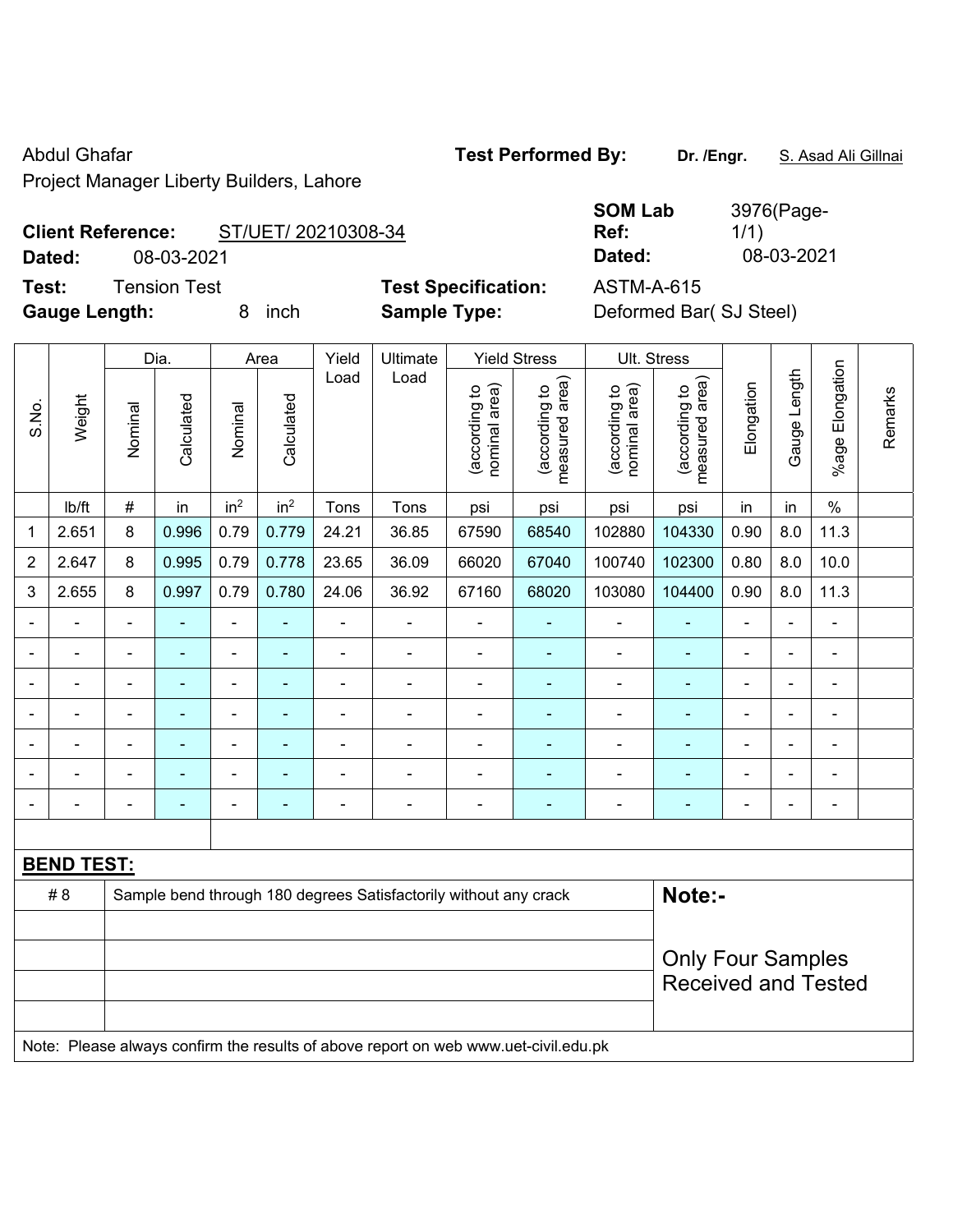Syed Yasir Ali **Test Performed By:** Dr. /Engr. **S. Asad Ali Gillani** Syed Yasir Ali Cillani

Resident Engineer, NESPAK, (Pvt) Ltd.(U.E.T. Lahore Sub Campus at Narowal)

| <b>Client Reference:</b> | 3863/13/SYA/Labtesting/306 |
|--------------------------|----------------------------|
|                          |                            |

**Test:** Tension Test & Bend Test **Test Specification:** ASTM-A-615 **Gauge Length:** 8 inch **Sample Type:** Deformed Bar (Mughal Steel)

**SOM Lab**  3977(Page-1/1) **Dated:** 08-03-2021 **Dated:** 08-03-2021

|                |                   |                                                                            | Dia.           |                              | Area                     | Yield          | Ultimate                                                                            |                                | <b>Yield Stress</b>             |                                | Ult. Stress                     |                          |                          |                          |         |
|----------------|-------------------|----------------------------------------------------------------------------|----------------|------------------------------|--------------------------|----------------|-------------------------------------------------------------------------------------|--------------------------------|---------------------------------|--------------------------------|---------------------------------|--------------------------|--------------------------|--------------------------|---------|
| S.No.          | Weight            | Nominal                                                                    | Calculated     | Nominal                      | Calculated               | Load           | Load                                                                                | nominal area)<br>(according to | (according to<br>measured area) | nominal area)<br>(according to | (according to<br>measured area) | Elongation               | Gauge Length             | %age Elongation          | Remarks |
|                | Ib/ft             | $\#$                                                                       | in             | in <sup>2</sup>              | in <sup>2</sup>          | Tons           | Tons                                                                                | psi                            | psi                             | psi                            | psi                             | in                       | in                       | $\%$                     |         |
| 1              | 1.514             | 6                                                                          | 0.753          | 0.44                         | 0.445                    | 14.29          | 19.57                                                                               | 71640                          | 70830                           | 98100                          | 97000                           | 1.00                     | 8.0                      | 12.5                     |         |
| $\overline{2}$ | 1.515             | 6                                                                          | 0.753          | 0.44                         | 0.445                    | 14.60          | 19.83                                                                               | 73170                          | 72350                           | 99380                          | 98260                           | 1.10                     | 8.0                      | 13.8                     |         |
|                |                   | $\blacksquare$                                                             | ÷,             | $\blacksquare$               | ٠                        | $\blacksquare$ | $\blacksquare$                                                                      | $\blacksquare$                 | $\blacksquare$                  | $\overline{\phantom{0}}$       | $\blacksquare$                  | $\blacksquare$           | $\blacksquare$           | $\blacksquare$           |         |
|                | $\blacksquare$    | $\blacksquare$                                                             | ÷,             | $\qquad \qquad \blacksquare$ | $\overline{a}$           | $\blacksquare$ | ÷                                                                                   | $\blacksquare$                 | $\blacksquare$                  | $\overline{\phantom{a}}$       | $\frac{1}{2}$                   | $\blacksquare$           | $\blacksquare$           | $\blacksquare$           |         |
|                | ä,                | $\blacksquare$                                                             | ÷,             | ÷,                           | $\blacksquare$           | $\blacksquare$ | $\blacksquare$                                                                      | $\blacksquare$                 | $\blacksquare$                  | $\qquad \qquad \blacksquare$   | $\blacksquare$                  | ä,                       | $\blacksquare$           | $\blacksquare$           |         |
|                |                   | $\blacksquare$                                                             | L,             | ä,                           |                          |                | ä,                                                                                  | $\blacksquare$                 | ä,                              | $\blacksquare$                 | ä,                              |                          | L,                       | $\blacksquare$           |         |
|                |                   |                                                                            |                | ÷                            |                          |                | $\blacksquare$                                                                      | $\blacksquare$                 | ÷                               | ۰                              | ä,                              |                          | ä,                       | $\blacksquare$           |         |
|                |                   | $\blacksquare$                                                             | ٠              | $\overline{\phantom{a}}$     | $\overline{\phantom{a}}$ | $\blacksquare$ | $\overline{\phantom{a}}$                                                            | $\blacksquare$                 | $\blacksquare$                  | $\qquad \qquad \blacksquare$   | $\blacksquare$                  | $\overline{\phantom{0}}$ | $\overline{\phantom{a}}$ | $\overline{\phantom{0}}$ |         |
|                |                   | $\blacksquare$                                                             | ä,             | ÷                            | $\blacksquare$           |                | ä,                                                                                  | $\blacksquare$                 | $\blacksquare$                  | $\qquad \qquad \blacksquare$   | ä,                              | $\blacksquare$           | ä,                       | ÷,                       |         |
|                |                   | $\blacksquare$                                                             | $\blacksquare$ | $\qquad \qquad \blacksquare$ | ٠                        | L,             | $\blacksquare$                                                                      | $\blacksquare$                 | ÷                               | $\qquad \qquad \blacksquare$   | $\frac{1}{2}$                   | $\blacksquare$           | ÷,                       | $\blacksquare$           |         |
|                |                   |                                                                            |                |                              |                          |                |                                                                                     |                                |                                 |                                |                                 |                          |                          |                          |         |
|                | <b>BEND TEST:</b> |                                                                            |                |                              |                          |                |                                                                                     |                                |                                 |                                |                                 |                          |                          |                          |         |
|                | #6                | Note:-<br>Sample bend through 180 degrees Satisfactorily without any crack |                |                              |                          |                |                                                                                     |                                |                                 |                                |                                 |                          |                          |                          |         |
|                |                   |                                                                            |                |                              |                          |                |                                                                                     |                                |                                 |                                |                                 |                          |                          |                          |         |
|                |                   |                                                                            |                |                              |                          |                |                                                                                     |                                |                                 |                                | <b>Only Three Samples</b>       |                          |                          |                          |         |
|                |                   |                                                                            |                |                              |                          |                |                                                                                     |                                |                                 |                                | <b>Received and Tested</b>      |                          |                          |                          |         |
|                |                   |                                                                            |                |                              |                          |                |                                                                                     |                                |                                 |                                |                                 |                          |                          |                          |         |
|                |                   |                                                                            |                |                              |                          |                | Note: Please always confirm the results of above report on web www.uet-civil.edu.pk |                                |                                 |                                |                                 |                          |                          |                          |         |

**Ref:**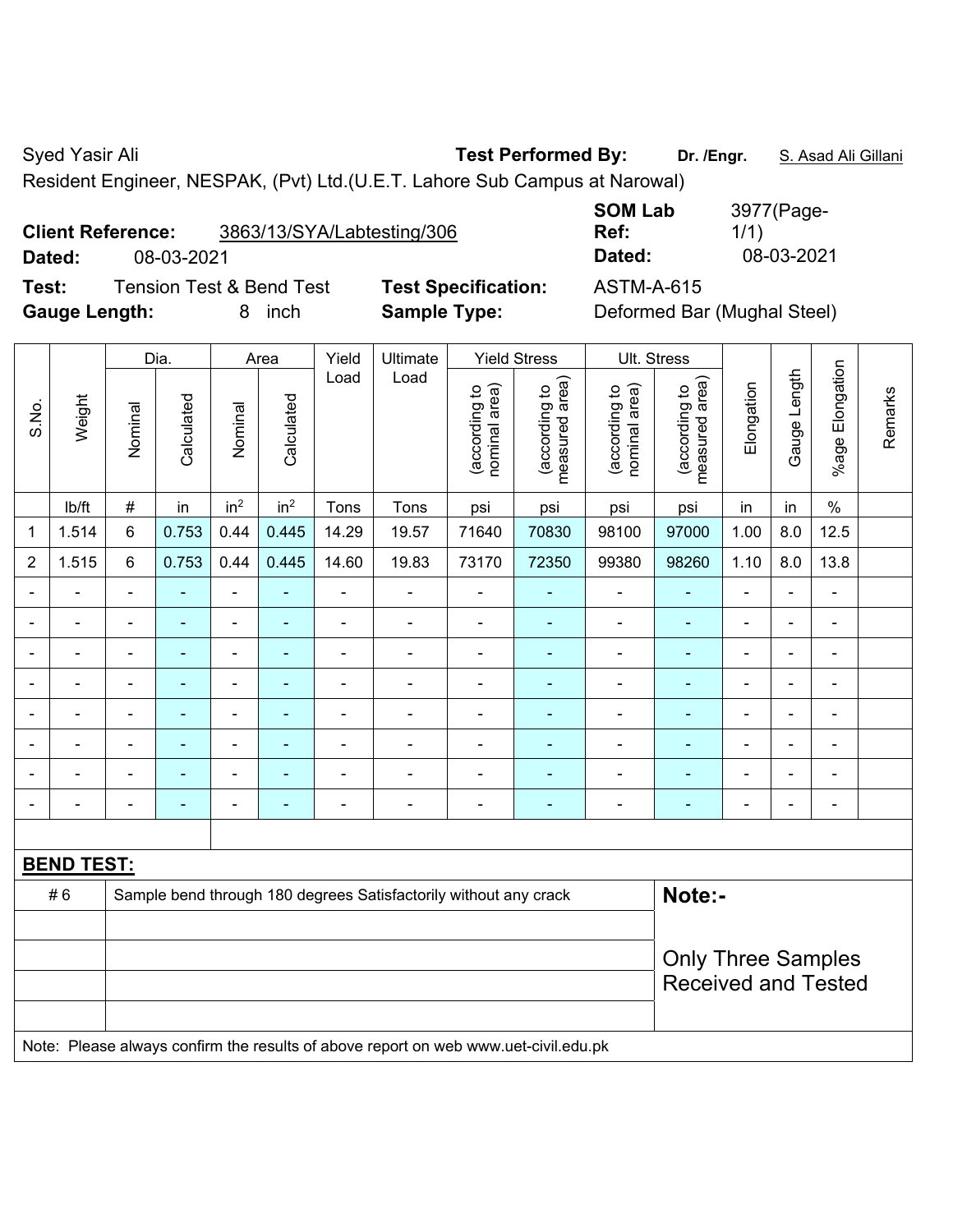Engr. Tajmmal Farooq **Test Performed By:** Dr. /Engr. **S. Asad Ali Gillani** 

Resident Engineer, (AZEA) Sargodha Mianwali Road, Mianwali

| <b>Client Reference:</b> |            | <b>RE/MWI-179</b>        |                            | <b>SOM Lab</b><br>Ref:  | 3978 (Page-<br>1/1) |
|--------------------------|------------|--------------------------|----------------------------|-------------------------|---------------------|
| Dated:                   | 23-02-2021 |                          |                            | Dated:                  | 08-03-2021          |
| Test:                    |            | Tension Test & Bend Test | <b>Test Specification:</b> | <b>ASTM-A-615</b>       |                     |
| <b>Gauge Length:</b>     |            | inch                     | <b>Sample Type:</b>        | Deformed Bar(Pak Steel) |                     |

|                |                   |                                                                  | Dia.           |                 | Area            | Yield          | Ultimate                                                                            |                                | <b>Yield Stress</b>             |                                | Ult. Stress                     |                |              |                       |         |
|----------------|-------------------|------------------------------------------------------------------|----------------|-----------------|-----------------|----------------|-------------------------------------------------------------------------------------|--------------------------------|---------------------------------|--------------------------------|---------------------------------|----------------|--------------|-----------------------|---------|
| S.No.          | Weight            | Nominal                                                          | Calculated     | Nominal         | Calculated      | Load           | Load                                                                                | nominal area)<br>(according to | (according to<br>measured area) | nominal area)<br>(according to | measured area)<br>(according to | Elongation     | Gauge Length | Elongation<br>$%$ age | Remarks |
|                | lb/ft             | #                                                                | in             | in <sup>2</sup> | in <sup>2</sup> | Tons           | Tons                                                                                | psi                            | psi                             | psi                            | psi                             | in             | in           | $\%$                  |         |
| $\mathbf 1$    | 2.649             | 8                                                                | 0.995          | 0.79            | 0.778           | 24.94          | 34.76                                                                               | 69640                          | 70710                           | 97040                          | 98540                           | 1.50           | 8.0          | 18.8                  |         |
| 2              | 2.665             | 8                                                                | 0.998          | 0.79            | 0.783           | 26.50          | 34.58                                                                               | 73990                          | 74650                           | 96530                          | 97390                           | 1.50           | 8.0          | 18.8                  |         |
| 3              | 0.672             | 4                                                                | 0.501          | 0.20            | 0.197           | 7.70           | 10.01                                                                               | 84870                          | 86160                           | 110390                         | 112070                          | 1.10           | 8.0          | 13.8                  |         |
| $\overline{4}$ | 0.666             | $\overline{4}$                                                   | 0.500          | 0.20            | 0.196           | 7.82           | 10.04                                                                               | 86220                          | 87980                           | 110720                         | 112980                          | 1.00           | 8.0          | 12.5                  |         |
| $\blacksquare$ |                   | $\blacksquare$                                                   |                | $\blacksquare$  |                 | $\blacksquare$ |                                                                                     |                                |                                 | ä,                             |                                 | $\blacksquare$ |              |                       |         |
|                |                   | $\blacksquare$                                                   | $\blacksquare$ | $\blacksquare$  | ۰               | $\blacksquare$ | $\blacksquare$                                                                      | $\blacksquare$                 | ۰                               | $\blacksquare$                 | ÷                               | ä,             |              | $\blacksquare$        |         |
|                |                   | $\blacksquare$                                                   |                | ۰               | ۰               | $\blacksquare$ |                                                                                     | $\blacksquare$                 |                                 | $\blacksquare$                 | ÷                               | ۰              |              | $\blacksquare$        |         |
|                |                   | $\qquad \qquad \blacksquare$                                     | $\blacksquare$ | ۰               | ۰               | $\blacksquare$ | $\overline{\phantom{a}}$                                                            | $\blacksquare$                 | $\blacksquare$                  | $\overline{\phantom{a}}$       | ۰                               | ÷              |              | $\blacksquare$        |         |
|                |                   | $\blacksquare$                                                   | $\blacksquare$ | ÷,              | ۰               | $\blacksquare$ | $\blacksquare$                                                                      | $\blacksquare$                 | $\sim$                          | -                              | ä,                              | ÷,             |              | $\blacksquare$        |         |
|                |                   | $\blacksquare$                                                   | $\blacksquare$ | $\blacksquare$  | ۰               | $\blacksquare$ | $\overline{a}$                                                                      | $\blacksquare$                 | $\blacksquare$                  | $\blacksquare$                 | $\qquad \qquad \blacksquare$    | $\blacksquare$ |              | $\blacksquare$        |         |
|                |                   |                                                                  |                |                 |                 |                |                                                                                     |                                |                                 |                                |                                 |                |              |                       |         |
|                | <b>BEND TEST:</b> |                                                                  |                |                 |                 |                |                                                                                     |                                |                                 |                                |                                 |                |              |                       |         |
|                | # 8               |                                                                  |                |                 |                 |                | Sample bend through 180 degrees Satisfactorily without any crack                    |                                |                                 |                                | Note:-                          |                |              |                       |         |
|                | #4                | Sample bend through 180 degrees Satisfactorily without any crack |                |                 |                 |                |                                                                                     |                                |                                 |                                |                                 |                |              |                       |         |
|                |                   | <b>Only Six Samples</b><br><b>Received and Tested</b>            |                |                 |                 |                |                                                                                     |                                |                                 |                                |                                 |                |              |                       |         |
|                |                   |                                                                  |                |                 |                 |                | Note: Please always confirm the results of above report on web www.uet-civil.edu.pk |                                |                                 |                                |                                 |                |              |                       |         |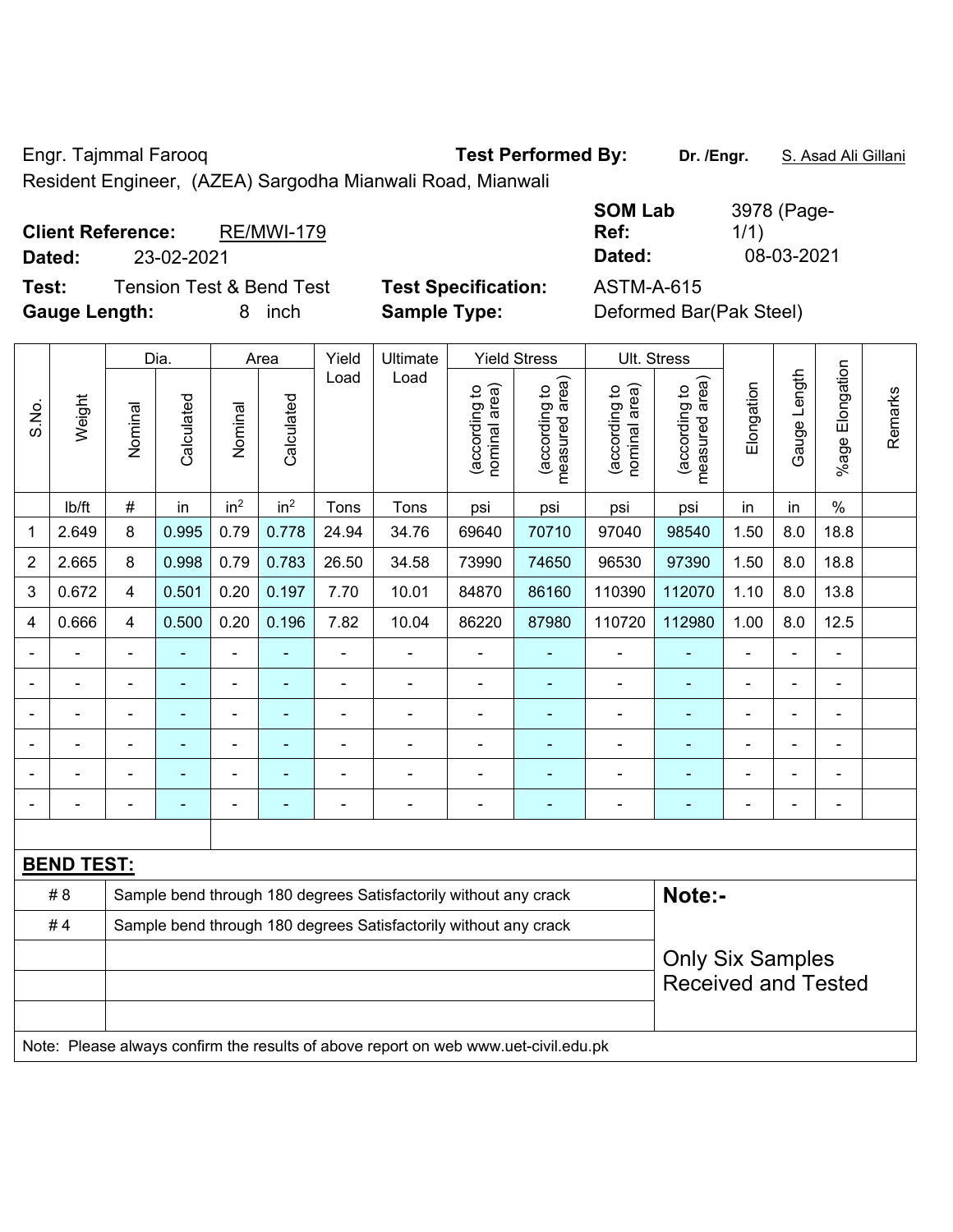Brig Saeed Ahmed Malik SI(M). ® **Test Performed By:** Dr. /Engr. **Rizwean Azam** Resident Engineer, NESPAK (Pvt) Ltd. Lahore

**Client Reference:** 4084/BSAM/104/223

**Test:** Tension Test & Bend Test **Test Specification:** ASTM-A-615 **Gauge Length:** 8 inch **Sample Type:** Deformed Bar

**SOM Lab Ref:**  3979(Page-1/1) **Dated:** 05-03-2021 **Dated:** 08-03-2021

|                |                   | Dia.<br>Yield<br>Ultimate<br>Area |                |                          |                 |                |                                                                                     |                                | <b>Yield Stress</b>             |                                | Ult. Stress                     |                |                |                              |         |
|----------------|-------------------|-----------------------------------|----------------|--------------------------|-----------------|----------------|-------------------------------------------------------------------------------------|--------------------------------|---------------------------------|--------------------------------|---------------------------------|----------------|----------------|------------------------------|---------|
| S.No.          | Weight            | Nominal                           | Calculated     | Nominal                  | Calculated      | Load           | Load                                                                                | nominal area)<br>(according to | (according to<br>measured area) | (according to<br>nominal area) | (according to<br>measured area) | Elongation     | Gauge Length   | Elongation<br>%age l         | Remarks |
|                | lb/ft             | $\#$                              | in             | in <sup>2</sup>          | in <sup>2</sup> | Tons           | Tons                                                                                | psi                            | psi                             | psi                            | psi                             | in             | in             | $\%$                         |         |
| 1              | 0.706             | $\overline{4}$                    | 0.513          | 0.20                     | 0.207           | 5.91           | 8.92                                                                                | 65200                          | 62990                           | 98360                          | 95030                           | 0.60           | 8.0            | 7.5                          |         |
| $\overline{2}$ | 0.638             | $\overline{4}$                    | 0.488          | 0.20                     | 0.187           | 5.30           | 7.87                                                                                | 58460                          | 62520                           | 86780                          | 92810                           | 0.90           | 8.0            | 11.3                         |         |
|                |                   |                                   |                |                          |                 | $\blacksquare$ | Ē,                                                                                  | $\blacksquare$                 |                                 |                                |                                 |                |                | ä,                           |         |
|                |                   |                                   |                | $\overline{\phantom{0}}$ |                 |                | Ē,                                                                                  | $\blacksquare$                 |                                 | $\overline{\phantom{a}}$       |                                 | ۰              |                | ÷                            |         |
| $\blacksquare$ |                   | $\blacksquare$                    | ٠              | $\blacksquare$           | $\blacksquare$  | Ē,             | $\blacksquare$                                                                      | $\blacksquare$                 | ٠                               | $\blacksquare$                 | $\blacksquare$                  | $\blacksquare$ | $\blacksquare$ | ÷.                           |         |
|                |                   | $\blacksquare$                    | $\blacksquare$ | $\blacksquare$           | $\blacksquare$  | $\blacksquare$ | $\blacksquare$                                                                      | $\blacksquare$                 | $\blacksquare$                  | $\overline{\phantom{a}}$       | ٠                               | $\blacksquare$ | $\blacksquare$ | $\qquad \qquad \blacksquare$ |         |
| $\blacksquare$ |                   | $\blacksquare$                    | $\blacksquare$ | $\blacksquare$           | $\mathbf{r}$    | ä,             | $\blacksquare$                                                                      | ä,                             | $\blacksquare$                  | $\blacksquare$                 | ÷,                              | $\overline{a}$ |                | $\overline{\phantom{a}}$     |         |
|                |                   |                                   |                |                          |                 | Ē,             | Ē,                                                                                  |                                |                                 |                                |                                 |                |                | $\blacksquare$               |         |
|                |                   |                                   |                |                          |                 |                |                                                                                     |                                |                                 |                                |                                 |                |                | $\blacksquare$               |         |
| $\blacksquare$ |                   |                                   | $\blacksquare$ | ÷                        |                 | Ē,             | ÷                                                                                   | $\blacksquare$                 | $\blacksquare$                  | $\overline{\phantom{a}}$       | $\blacksquare$                  | ÷              |                | $\overline{a}$               |         |
|                |                   |                                   |                |                          |                 |                |                                                                                     |                                |                                 |                                |                                 |                |                |                              |         |
|                | <b>BEND TEST:</b> |                                   |                |                          |                 |                |                                                                                     |                                |                                 |                                |                                 |                |                |                              |         |
|                | #4                |                                   |                |                          |                 |                | Sample bend through 180 degrees Satisfactorily without any crack                    |                                |                                 |                                | Note:-                          |                |                |                              |         |
|                |                   |                                   |                |                          |                 |                |                                                                                     |                                |                                 |                                |                                 |                |                |                              |         |
|                |                   |                                   |                |                          |                 |                |                                                                                     |                                |                                 |                                | <b>Only Three Samples</b>       |                |                |                              |         |
|                |                   |                                   |                |                          |                 |                |                                                                                     |                                |                                 |                                | <b>Received and Tested</b>      |                |                |                              |         |
|                |                   |                                   |                |                          |                 |                |                                                                                     |                                |                                 |                                |                                 |                |                |                              |         |
|                |                   |                                   |                |                          |                 |                | Note: Please always confirm the results of above report on web www.uet-civil.edu.pk |                                |                                 |                                |                                 |                |                |                              |         |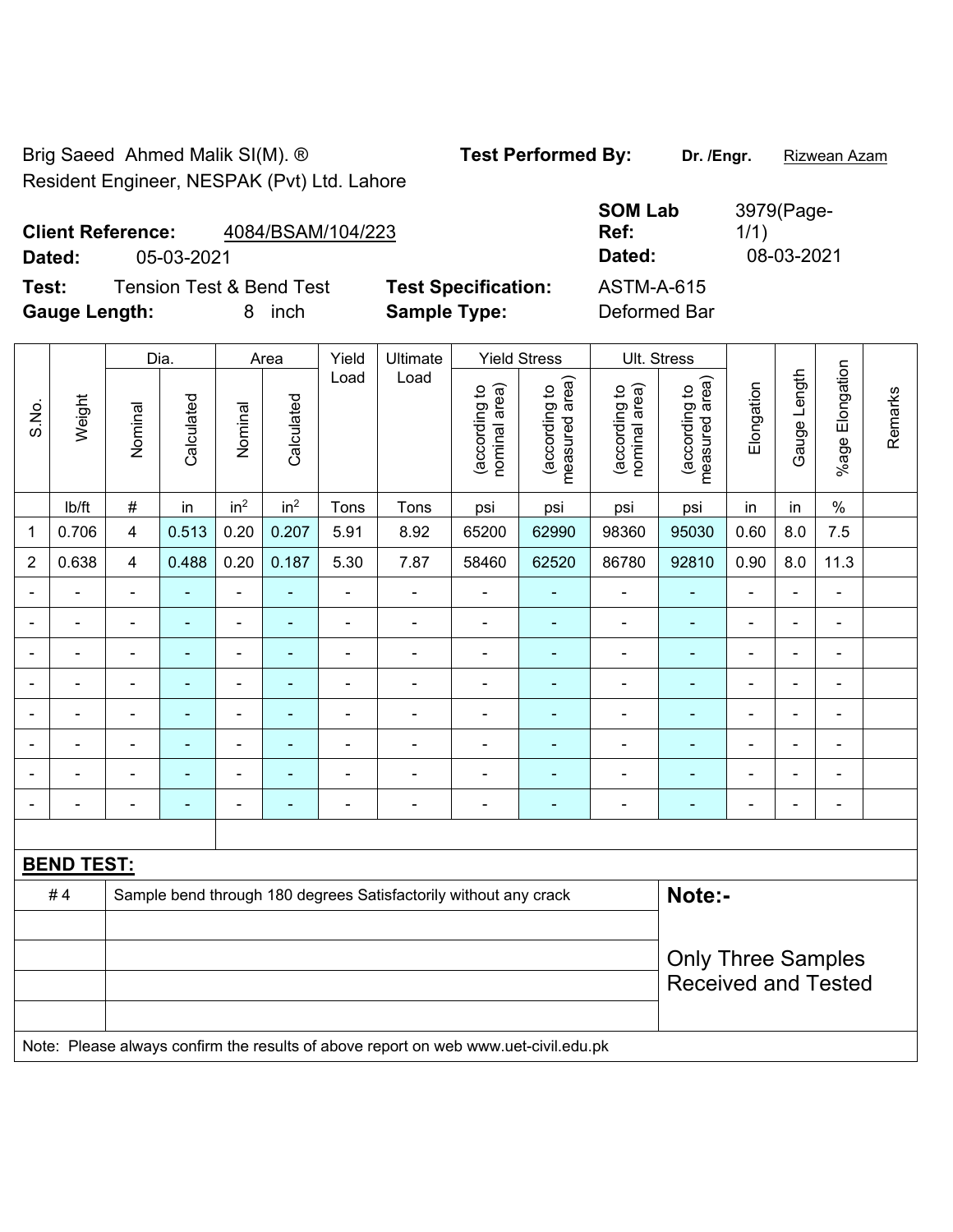Naveed Ahmed **Test Performed By:** Dr. /Engr. **S. Asad Ali Gillani** Ali Cillani Material Engineer, DHA, Bahawalpur)

**Client Reference:** 426/QC/MTL **Dated:** 05-03-2021 **Dated:** 08-03-2021

| <b>SOM Lab</b> | 3981(Page- |
|----------------|------------|
| Ref:           | 1/1)       |
| Dated:         | 08-03-2021 |

**Test:** Tension Test & Bend Test **Test Specification:** ASTM-A-615

Deformed Bar(Mughal & Amberili Steel

|                |                   |                                                                                             | Dia.<br>Yield<br>Ultimate<br><b>Yield Stress</b><br>Ult. Stress<br>Area |                 |                 |                |                                                                                     |                                |                                 |                                |                                 |                |                |                      |         |
|----------------|-------------------|---------------------------------------------------------------------------------------------|-------------------------------------------------------------------------|-----------------|-----------------|----------------|-------------------------------------------------------------------------------------|--------------------------------|---------------------------------|--------------------------------|---------------------------------|----------------|----------------|----------------------|---------|
| S.No.          | Weight            | Nominal                                                                                     | Calculated                                                              | Nominal         | Calculated      | Load           | Load                                                                                | nominal area)<br>(according to | (according to<br>measured area) | nominal area)<br>(according to | measured area)<br>(according to | Elongation     | Gauge Length   | Elongation<br>%age l | Remarks |
|                | lb/ft             | $\#$                                                                                        | in                                                                      | in <sup>2</sup> | in <sup>2</sup> | Tons           | Tons                                                                                | psi                            | psi                             | psi                            | psi                             | in             | in             | $\%$                 |         |
| 1              | 2.610             | 8                                                                                           | 0.988                                                                   | 0.79            | 0.767           | 27.98          | 37.00                                                                               | 78120                          | 80460                           | 103300                         | 106400                          | 1.00           | 8.0            | 12.5                 |         |
| 2              | 1.499             | 6                                                                                           | 0.749                                                                   | 0.44            | 0.441           | 18.73          | 22.09                                                                               | 93860                          | 93650                           | 110720                         | 110470                          | 1.00           | 8.0            | 12.5                 |         |
| 3              | 0.659             | 4                                                                                           | 0.497                                                                   | 0.20            | 0.194           | 6.39           | 8.92                                                                                | 70480                          | 72660                           | 98360                          | 101400                          | 1.40           | 8.0            | 17.5                 |         |
| $\blacksquare$ |                   | $\blacksquare$                                                                              |                                                                         | $\blacksquare$  | ÷               | $\blacksquare$ | $\blacksquare$                                                                      | $\overline{a}$                 | $\blacksquare$                  | $\blacksquare$                 | ÷                               | $\blacksquare$ | $\blacksquare$ | $\blacksquare$       |         |
| $\blacksquare$ | $\blacksquare$    | $\blacksquare$                                                                              | $\blacksquare$                                                          | ÷,              | $\blacksquare$  | $\blacksquare$ | $\overline{\phantom{a}}$                                                            | $\overline{\phantom{a}}$       | $\blacksquare$                  | $\blacksquare$                 | $\blacksquare$                  | $\overline{a}$ | ÷,             | $\blacksquare$       |         |
| $\blacksquare$ | $\blacksquare$    | $\blacksquare$                                                                              | $\blacksquare$                                                          | $\blacksquare$  | ÷               | $\blacksquare$ | $\blacksquare$                                                                      | $\overline{\phantom{a}}$       | $\blacksquare$                  | $\blacksquare$                 | $\blacksquare$                  | $\blacksquare$ | $\blacksquare$ | $\blacksquare$       |         |
| $\blacksquare$ |                   | $\overline{a}$                                                                              | $\blacksquare$                                                          | ÷,              | ä,              | $\blacksquare$ | ÷,                                                                                  | $\overline{a}$                 | $\blacksquare$                  | $\blacksquare$                 | ÷                               |                |                | $\blacksquare$       |         |
|                |                   | $\blacksquare$                                                                              |                                                                         | L.              |                 |                |                                                                                     |                                | $\blacksquare$                  | L.                             |                                 |                |                | ÷                    |         |
|                |                   |                                                                                             |                                                                         |                 |                 |                |                                                                                     |                                |                                 |                                |                                 |                |                |                      |         |
|                |                   | $\blacksquare$                                                                              |                                                                         |                 | ÷               |                | $\blacksquare$                                                                      | ٠                              | ٠                               |                                |                                 |                | ä,             | ٠                    |         |
|                |                   |                                                                                             |                                                                         |                 |                 |                |                                                                                     |                                |                                 |                                |                                 |                |                |                      |         |
|                | <b>BEND TEST:</b> |                                                                                             |                                                                         |                 |                 |                |                                                                                     |                                |                                 |                                |                                 |                |                |                      |         |
|                | # 8               |                                                                                             |                                                                         |                 |                 |                | Sample bend through 180 degrees Satisfactorily without any crack                    |                                |                                 |                                | Note:-                          |                |                |                      |         |
|                | #6                | Sample bend through 180 degrees Satisfactorily without any crack                            |                                                                         |                 |                 |                |                                                                                     |                                |                                 |                                |                                 |                |                |                      |         |
|                | #4                | Sample bend through 180 degrees Satisfactorily without any crack<br><b>Only Six Samples</b> |                                                                         |                 |                 |                |                                                                                     |                                |                                 |                                |                                 |                |                |                      |         |
|                |                   |                                                                                             |                                                                         |                 |                 |                |                                                                                     |                                |                                 |                                | <b>Received and Tested</b>      |                |                |                      |         |
|                |                   |                                                                                             |                                                                         |                 |                 |                |                                                                                     |                                |                                 |                                |                                 |                |                |                      |         |
|                |                   |                                                                                             |                                                                         |                 |                 |                | Note: Please always confirm the results of above report on web www.uet-civil.edu.pk |                                |                                 |                                |                                 |                |                |                      |         |

**Gauge Length:** 8 inch **Sample Type:**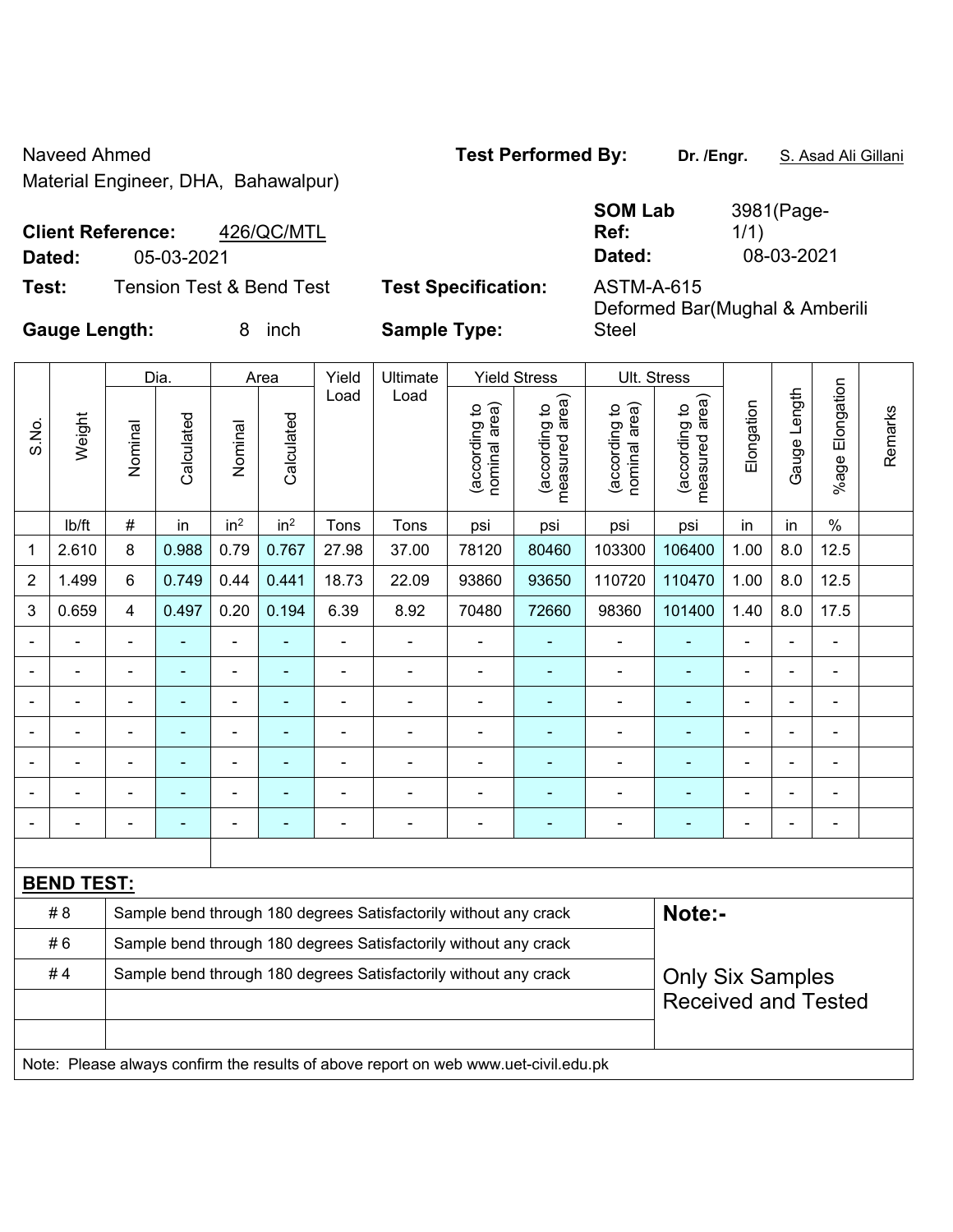Sajid Mahmood **Test Performed By:** Dr. /Engr. **S. Asad Ali Gillani** Associate Performed By: Dr. /Engr. **S. Asad Ali Gillani** 

Manager Construction Projects, 3 & 4, Tipu Block New Garden Town, Allied Bank Head Office, Lahore

| <b>Client Reference:</b> | HOL/ENGG, C.P./SM/2021/21 |
|--------------------------|---------------------------|
|--------------------------|---------------------------|

**Test:** Tension Test & Bend Test **Test Specification:** ASTM-A-615 **Gauge Length:** 8 inch **Sample Type:** Deformed Bar (Amrili Steel)

**SOM Lab Ref:**  3982 (Page-1/1) **Dated:** 08-03-2021 **Dated:** 08-03-2021

|                |                      |                | Dia.           |                 | Area            | Yield | <b>Ultimate</b>                                                                     |                                | <b>Yield Stress</b>             |                                | Ult. Stress                     |                |                |                          |         |  |
|----------------|----------------------|----------------|----------------|-----------------|-----------------|-------|-------------------------------------------------------------------------------------|--------------------------------|---------------------------------|--------------------------------|---------------------------------|----------------|----------------|--------------------------|---------|--|
| S.No.          | Weight               | Nominal        | Calculated     | Nominal         | Calculated      | Load  | Load                                                                                | nominal area)<br>(according to | (according to<br>measured area) | nominal area)<br>(according to | (according to<br>measured area) | Elongation     | Gauge Length   | %age Elongation          | Remarks |  |
|                | lb/ft                | $\#$           | in             | in <sup>2</sup> | in <sup>2</sup> | Tons  | Tons                                                                                | psi                            | psi                             | psi                            | psi                             | in             | in             | $\frac{0}{0}$            |         |  |
| 1              | 1.529                | 6              | 0.756          | 0.44            | 0.449           | 16.92 | 19.95                                                                               | 84820                          | 83120                           | 99990                          | 97990                           | 1.30           | 8.0            | 16.3                     |         |  |
| $\overline{2}$ | 1.541                | 6              | 0.759          | 0.44            | 0.453           | 16.87 | 20.03                                                                               | 84560                          | 82140                           | 100400                         | 97520                           | 1.30           | 8.0            | 16.3                     |         |  |
| 3              | 1.057                | 5              | 0.629          | 0.31            | 0.311           | 12.49 | 14.09                                                                               | 88840                          | 88560                           | 100230                         | 99900                           | 1.20           | 8.0            | 15.0                     |         |  |
| 4              | 1.058                | 5              | 0.629          | 0.31            | 0.311           | 12.51 | 14.14                                                                               | 88990                          | 88700                           | 100590                         | 100270                          | 1.00           | 8.0            | 12.5                     |         |  |
| 5              | 0.679                | $\overline{4}$ | 0.505          | 0.20            | 0.200           | 7.85  | 9.12                                                                                | 86560                          | 86560                           | 100610                         | 100610                          | 1.30           | 8.0            | 16.3                     |         |  |
| 6              | 0.652                | 4              | 0.494          | 0.20            | 0.192           | 7.70  | 8.97                                                                                | 84870                          | 88410                           | 98920                          | 15.0<br>103040<br>1.20<br>8.0   |                |                |                          |         |  |
|                |                      |                | L,             | ÷,              |                 | ä,    |                                                                                     | $\overline{a}$                 | ÷,                              | $\blacksquare$                 | ÷,                              | $\blacksquare$ | ä,             | L,                       |         |  |
|                |                      |                | ÷              | ÷,              |                 |       |                                                                                     |                                |                                 | $\blacksquare$                 | $\blacksquare$                  |                |                |                          |         |  |
|                |                      |                |                |                 |                 |       |                                                                                     |                                |                                 | $\blacksquare$                 | ۳                               |                |                |                          |         |  |
|                |                      |                | $\blacksquare$ |                 |                 |       |                                                                                     |                                |                                 | $\blacksquare$                 | ۳                               |                | $\blacksquare$ | $\overline{\phantom{0}}$ |         |  |
|                | <b>Witnessed By:</b> |                |                |                 |                 |       | Zaeem Ahmed, Lab Tech. AMCORP Eng. & Const                                          |                                |                                 |                                |                                 |                |                |                          |         |  |
|                | <b>BEND TEST:</b>    |                |                |                 |                 |       |                                                                                     |                                |                                 |                                |                                 |                |                |                          |         |  |
|                | #6                   |                |                |                 |                 |       | Sample bend through 180 degrees Satisfactorily without any crack                    |                                |                                 |                                | Note:-                          |                |                |                          |         |  |
|                | #5                   |                |                |                 |                 |       | Sample bend through 180 degrees Satisfactorily without any crack                    |                                |                                 |                                |                                 |                |                |                          |         |  |
|                | #4                   |                |                |                 |                 |       | Sample bend through 180 degrees Satisfactorily without any crack                    |                                |                                 |                                | <b>Only Nine Samples</b>        |                |                |                          |         |  |
|                |                      |                |                |                 |                 |       |                                                                                     |                                |                                 |                                | <b>Received and Tested</b>      |                |                |                          |         |  |
|                |                      |                |                |                 |                 |       |                                                                                     |                                |                                 |                                |                                 |                |                |                          |         |  |
|                |                      |                |                |                 |                 |       | Note: Please always confirm the results of above report on web www.uet-civil.edu.pk |                                |                                 |                                |                                 |                |                |                          |         |  |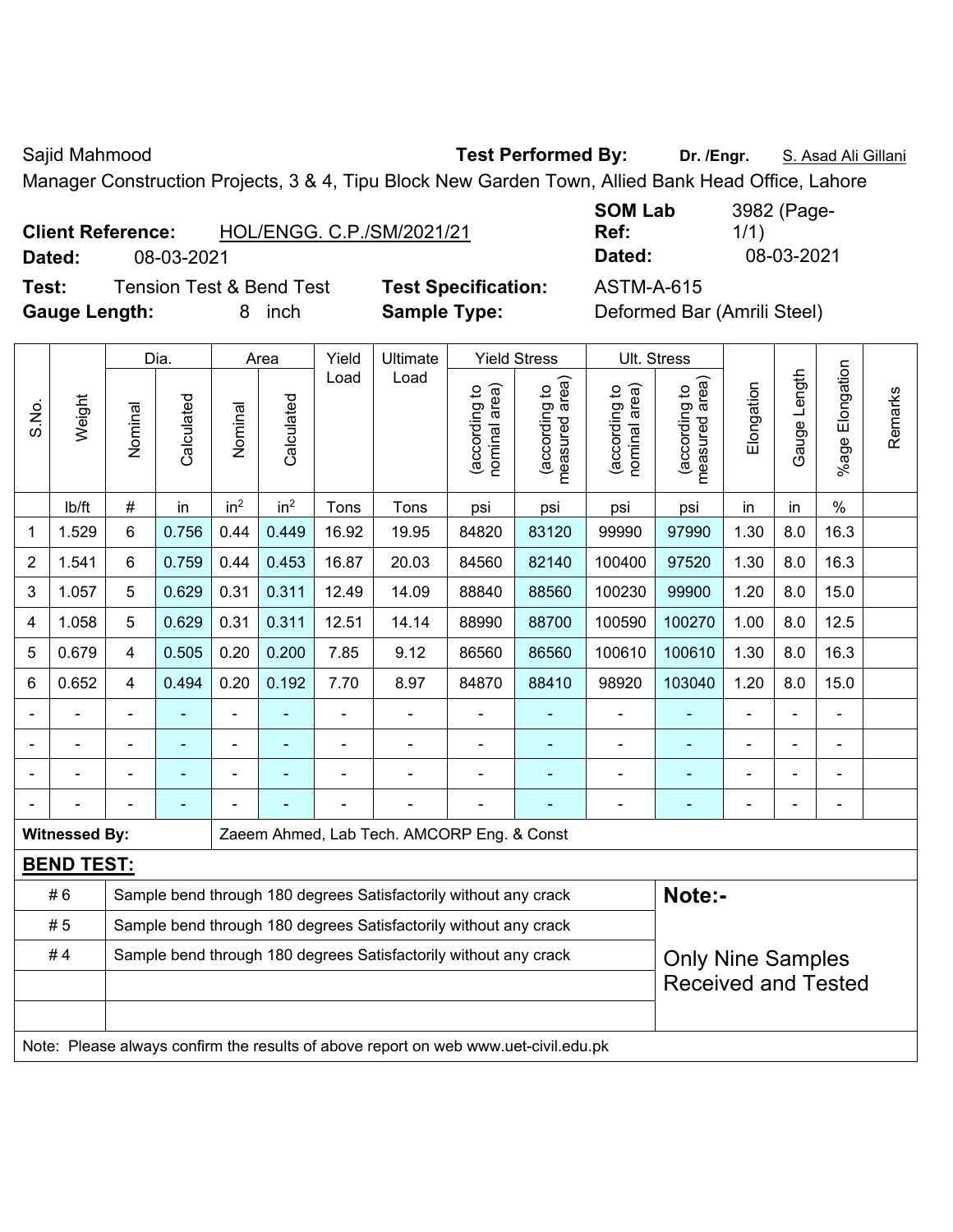Engr. Naveed Sadiq **Test Performed By:** Dr. /Engr. **S. Asad Ali Gillani** 

Resident Engineer, Orbit Developers Private Limited, Lahore

| <b>Client Reference:</b><br>Nil              | <b>SOM Lab</b><br>Ref:                          | 3983(Page-<br>1/1) |
|----------------------------------------------|-------------------------------------------------|--------------------|
| 08-03-2021<br>Dated:                         | Dated:                                          | 08-03-2021         |
| <b>Tension Test &amp; Bend Test</b><br>Test: | <b>Test Specification:</b><br><b>ASTM-A-615</b> |                    |
| <b>Gauge Length:</b><br>inch                 | <b>Sample Type:</b><br>Deformed Bar             |                    |

|                |                   |         | Dia.       | Area                                                                      |                 |       |                                                                                     |                                |                                             |                                |                                 |                |              |                       |         |
|----------------|-------------------|---------|------------|---------------------------------------------------------------------------|-----------------|-------|-------------------------------------------------------------------------------------|--------------------------------|---------------------------------------------|--------------------------------|---------------------------------|----------------|--------------|-----------------------|---------|
| S.No.          | Weight            | Nominal | Calculated | Nominal                                                                   | Calculated      | Load  | Load                                                                                | nominal area)<br>(according to | (according to<br>measured area)<br>measured | nominal area)<br>(according to | (according to<br>measured area) | Elongation     | Gauge Length | Elongation<br>$%$ age | Remarks |
|                | lb/ft             | $\#$    | in         | in <sup>2</sup>                                                           | in <sup>2</sup> | Tons  | Tons                                                                                | psi                            | psi                                         | psi                            | psi                             | in             | in           | $\%$                  |         |
| 1              | 2.791             | 8       | 1.022      | 0.79                                                                      | 0.820           | 27.01 | 35.68                                                                               | 75420                          | 72660                                       | 99600                          | 95960                           | 1.70           | 8.0          | 21.3                  |         |
| $\overline{2}$ | 2.672             | 8       | 1.000      | 0.79                                                                      | 0.785           | 25.25 | 33.76                                                                               | 70490                          | 70940                                       | 94250                          | 94850                           | 1.50           | 8.0          | 18.8                  |         |
| 3              | 1.543             | 6       | 0.759      | 0.44                                                                      | 0.453           | 15.75 | 20.05                                                                               | 78940                          | 76680                                       | 100500                         | 97620                           | 1.00           | 8.0          | 12.5                  |         |
| 4              | 1.474             | 6       | 0.743      | 0.44                                                                      | 0.433           | 16.00 | 20.08                                                                               | 80220                          | 81520                                       | 100660                         | 102290                          | 1.20           | 8.0          | 15.0                  |         |
| 5              | 0.699             | 4       | 0.511      | 0.20                                                                      | 0.205           | 7.44  | 9.28                                                                                | 82060                          | 80060                                       | 102290                         | 99800                           | 1.00           | 8.0          | 12.5                  |         |
| 6              | 0.665             | 4       | 0.498      | 0.20<br>0.195<br>6.98<br>8.66<br>77000<br>78980<br>95550<br>98000<br>1.10 |                 |       |                                                                                     |                                |                                             |                                |                                 |                | 8.0          | 13.8                  |         |
|                |                   |         |            |                                                                           |                 |       |                                                                                     |                                |                                             | ä,                             | $\blacksquare$                  |                |              |                       |         |
|                |                   |         |            |                                                                           |                 |       | $\blacksquare$                                                                      |                                |                                             |                                |                                 |                |              |                       |         |
|                |                   |         |            | ۰                                                                         |                 |       | $\overline{\phantom{0}}$                                                            | $\blacksquare$                 |                                             | -                              | ۰                               | $\blacksquare$ |              | $\blacksquare$        |         |
|                |                   |         | ۰          | ÷,                                                                        |                 |       | $\blacksquare$                                                                      | $\blacksquare$                 | $\blacksquare$                              | $\blacksquare$                 | $\blacksquare$                  | $\blacksquare$ |              | ä,                    |         |
|                |                   |         |            |                                                                           |                 |       |                                                                                     |                                |                                             |                                |                                 |                |              |                       |         |
|                | <b>BEND TEST:</b> |         |            |                                                                           |                 |       |                                                                                     |                                |                                             |                                |                                 |                |              |                       |         |
|                | # 8               |         |            |                                                                           |                 |       | Sample bend through 180 degrees Satisfactorily without any crack                    |                                |                                             |                                | Note:-                          |                |              |                       |         |
|                | #6                |         |            |                                                                           |                 |       | Sample bend through 180 degrees Satisfactorily without any crack                    |                                |                                             |                                |                                 |                |              |                       |         |
|                | #4                |         |            |                                                                           |                 |       | Sample bend through 180 degrees Satisfactorily without any crack                    |                                |                                             |                                | <b>Only Nine Samples</b>        |                |              |                       |         |
|                |                   |         |            |                                                                           |                 |       |                                                                                     |                                |                                             |                                | <b>Received and Tested</b>      |                |              |                       |         |
|                |                   |         |            |                                                                           |                 |       |                                                                                     |                                |                                             |                                |                                 |                |              |                       |         |
|                |                   |         |            |                                                                           |                 |       | Note: Please always confirm the results of above report on web www.uet-civil.edu.pk |                                |                                             |                                |                                 |                |              |                       |         |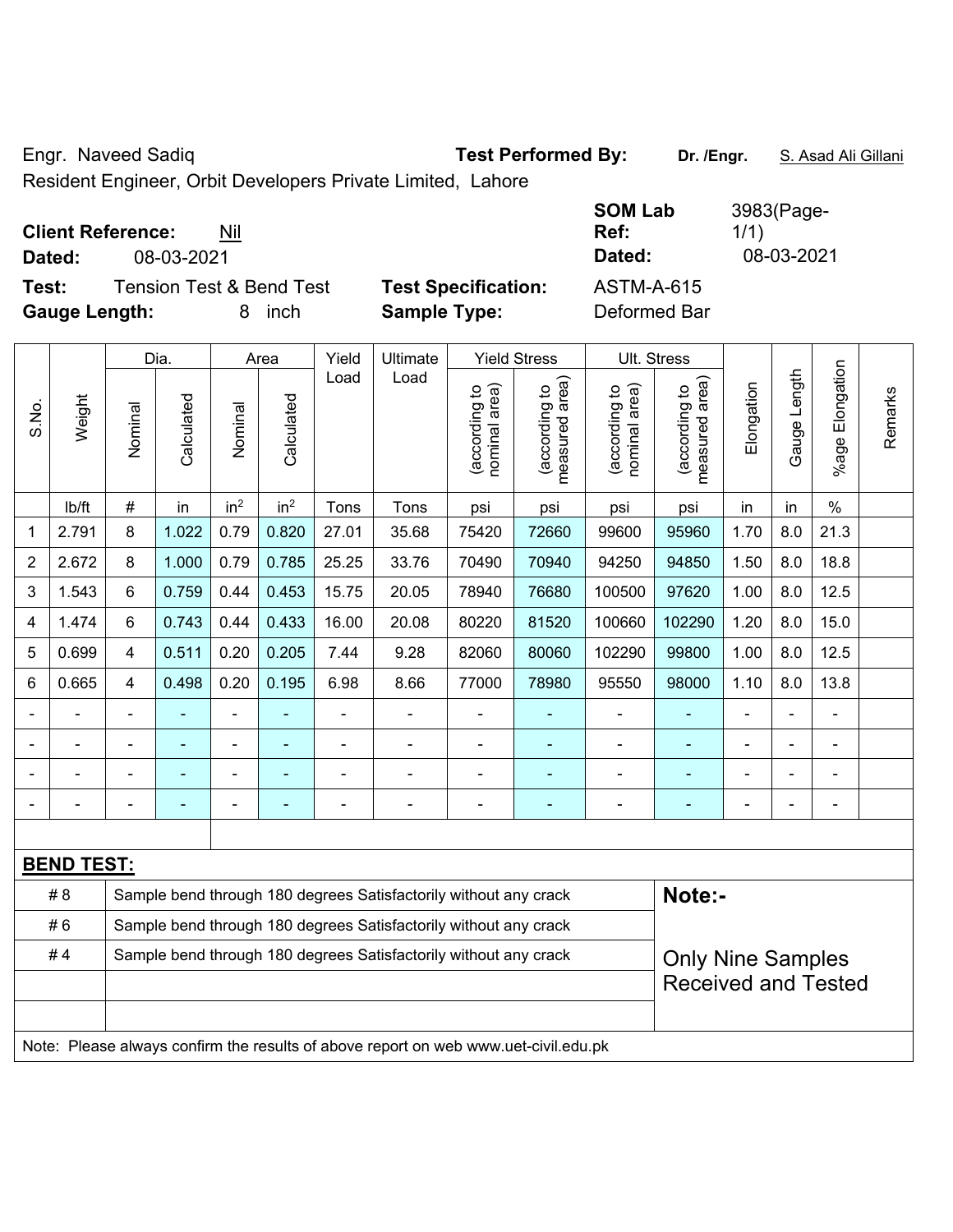Assistant Director -II **Test Performed By:** Dr. /Engr. **S. Asad Ali Gillani** 

Building Research Station, C & W, Department, Govt. of Punjab, Lahore

|        | 154-R/591<br><b>Client Reference:</b> |                            |
|--------|---------------------------------------|----------------------------|
| Dated: | 08-03-2021                            |                            |
| Test:  | <b>Tension Test &amp; Bend Test</b>   | <b>Test Specification:</b> |

**SOM Lab Ref:**  3984(Page-1/1) **Dated:** 08-03-2021 **Dated:** 08-03-2021

**Gauge Length:** 8 inch **Sample Type:** Deformed Bar(Pak Steel)

**Test:** Tension Test & Bend Test **Test Specification:** ASTM-A-615

|                |                   |                                                                                             | Dia.                                                          |                 | Area            | Yield          | Ultimate                                                                            |                                | <b>Yield Stress</b>                         |                                | Ult. Stress                     |            |                |                              |         |
|----------------|-------------------|---------------------------------------------------------------------------------------------|---------------------------------------------------------------|-----------------|-----------------|----------------|-------------------------------------------------------------------------------------|--------------------------------|---------------------------------------------|--------------------------------|---------------------------------|------------|----------------|------------------------------|---------|
| S.No.          | Weight            | Nominal                                                                                     | Calculated                                                    | Nominal         | Calculated      | Load           | Load                                                                                | nominal area)<br>(according to | (according to<br>measured area)<br>measured | (according to<br>nominal area) | (according to<br>measured area) | Elongation | Gauge Length   | Elongation<br>$%$ age        | Remarks |
|                | lb/ft             | $\#$                                                                                        | in                                                            | in <sup>2</sup> | in <sup>2</sup> | Tons           | Tons                                                                                | psi                            | psi                                         | psi                            | psi                             | in         | in             | $\%$                         |         |
| 1              | 2.608             | 8                                                                                           | 0.988                                                         | 0.79            | 0.766           | 26.52          | 36.11                                                                               | 74050                          | 76370                                       | 100800                         | 103960                          | 1.50       | 8.0            | 18.8                         |         |
| 2              | 1.455             | 6                                                                                           | 0.738                                                         | 0.44            | 0.428           | 14.22          | 19.57                                                                               | 71280                          | 73280                                       | 98100                          | 100850                          | 1.20       | 8.0            | 15.0                         |         |
| 3              | 0.679             | 4                                                                                           | 0.505                                                         | 0.20            | 0.200           | 6.07           | 8.69                                                                                | 66890                          | 66890                                       | 95770                          | 95770                           | 1.10       | 8.0            | 13.8                         |         |
|                | $\blacksquare$    | $\blacksquare$                                                                              | ÷                                                             | $\blacksquare$  |                 | $\blacksquare$ | $\blacksquare$                                                                      | $\blacksquare$                 | $\blacksquare$                              | $\blacksquare$                 | $\blacksquare$                  | ä,         | ÷,             | $\qquad \qquad \blacksquare$ |         |
|                | $\blacksquare$    | $\blacksquare$                                                                              | $\blacksquare$                                                | $\blacksquare$  |                 | $\blacksquare$ | $\blacksquare$                                                                      | $\blacksquare$                 | $\blacksquare$                              | $\overline{\phantom{a}}$       | $\blacksquare$                  | ä,         | $\blacksquare$ | $\blacksquare$               |         |
|                | $\blacksquare$    | $\blacksquare$                                                                              | ä,<br>÷<br>$\blacksquare$<br>$\blacksquare$<br>$\blacksquare$ |                 |                 |                |                                                                                     |                                |                                             | ä,                             | $\blacksquare$                  | ÷          | $\blacksquare$ | $\blacksquare$               |         |
|                |                   |                                                                                             |                                                               |                 |                 |                | $\overline{a}$                                                                      |                                | ٠                                           | L,                             | ä,                              |            |                | $\blacksquare$               |         |
|                |                   |                                                                                             |                                                               |                 |                 |                |                                                                                     |                                |                                             |                                |                                 |            |                | $\overline{\phantom{0}}$     |         |
|                |                   |                                                                                             |                                                               |                 |                 |                | $\overline{\phantom{0}}$                                                            | $\blacksquare$                 |                                             | ٠                              | ÷                               |            |                | $\blacksquare$               |         |
| $\blacksquare$ |                   | $\blacksquare$                                                                              |                                                               | ÷               |                 |                | $\blacksquare$                                                                      | $\blacksquare$                 | $\blacksquare$                              | L,                             | ÷                               |            |                | $\overline{\phantom{a}}$     |         |
|                |                   |                                                                                             |                                                               |                 |                 |                |                                                                                     |                                |                                             |                                |                                 |            |                |                              |         |
|                | <b>BEND TEST:</b> |                                                                                             |                                                               |                 |                 |                |                                                                                     |                                |                                             |                                |                                 |            |                |                              |         |
|                | # 8               |                                                                                             |                                                               |                 |                 |                | Sample bend through 180 degrees Satisfactorily without any crack                    |                                |                                             |                                | Note:-                          |            |                |                              |         |
|                | #6                | Sample bend through 180 degrees Satisfactorily without any crack                            |                                                               |                 |                 |                |                                                                                     |                                |                                             |                                |                                 |            |                |                              |         |
|                | #4                | Sample bend through 180 degrees Satisfactorily without any crack<br><b>Only Six Samples</b> |                                                               |                 |                 |                |                                                                                     |                                |                                             |                                |                                 |            |                |                              |         |
|                |                   |                                                                                             |                                                               |                 |                 |                |                                                                                     |                                |                                             |                                | <b>Received and Tested</b>      |            |                |                              |         |
|                |                   |                                                                                             |                                                               |                 |                 |                |                                                                                     |                                |                                             |                                |                                 |            |                |                              |         |
|                |                   |                                                                                             |                                                               |                 |                 |                | Note: Please always confirm the results of above report on web www.uet-civil.edu.pk |                                |                                             |                                |                                 |            |                |                              |         |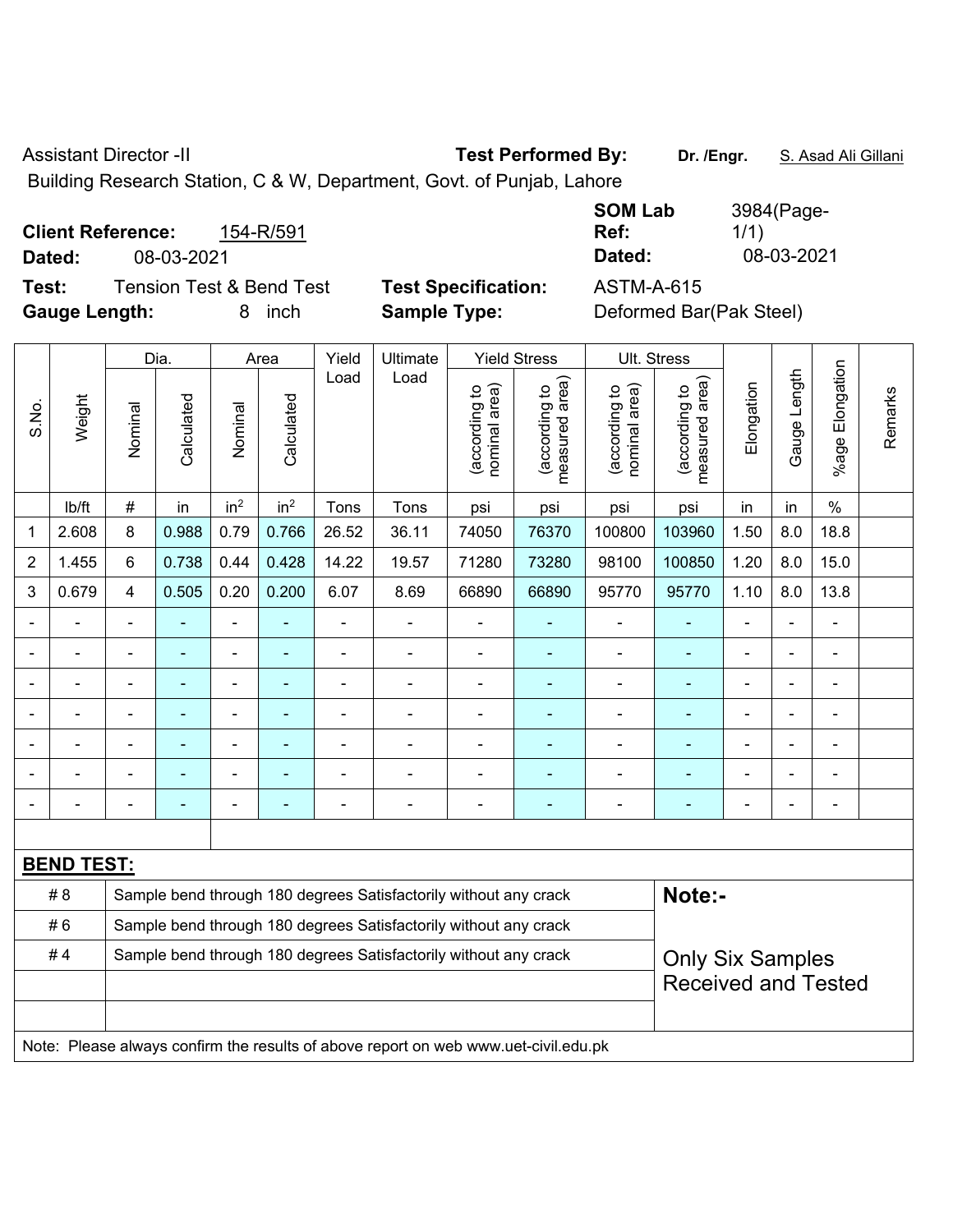Maj Adnan khalid® **Test Performed By: Dr. /Engr.** S. Asad Ali Gillan

Dy Dir MTL, Infra Development Work, Sector - Q, DHA PH -XI - (M/S DHA - C )

**SOM Lab Ref:**  3985(Page-1/1) **Dated:** 04-03-2021 **Dated:** 08-03-2021

Deformed Bar ( Kamran

Steel)

**Test:** Tension Test & Bend Test **Test Specification:** ASTM-A-615

**Client Reference:** 408/241/E/Lab/42/853

**Gauge Length:** 8 inch **Sample Type:** 

|                |                   |                | Dia.           |                          | Area            | Yield          | Ultimate                                                         |                                | <b>Yield Stress</b>             |                                | Ult. Stress                                             |                |                |                 |         |
|----------------|-------------------|----------------|----------------|--------------------------|-----------------|----------------|------------------------------------------------------------------|--------------------------------|---------------------------------|--------------------------------|---------------------------------------------------------|----------------|----------------|-----------------|---------|
| S.No.          | Weight            | Nominal        | Calculated     | Nominal                  | Calculated      | Load           | Load                                                             | nominal area)<br>(according to | measured area)<br>(according to | nominal area)<br>(according to | measured area)<br>(according to                         | Elongation     | Gauge Length   | %age Elongation | Remarks |
|                | lb/ft             | $\#$           | in             | in <sup>2</sup>          | in <sup>2</sup> | Tons           | Tons                                                             | psi                            | psi                             | psi                            | psi                                                     | in             | in             | $\%$            |         |
| 1              | 0.635             | 4              | 0.488          | 0.20                     | 0.187           | 7.08           | 9.28                                                             | 78130                          | 83560                           | 102290                         | 109400                                                  | 1.20           | 8.0            | 15.0            |         |
| $\overline{2}$ | 0.638             | $\overline{4}$ | 0.488          | 0.20                     | 0.187           | 7.10           | 9.28                                                             | 78350                          | 83800                           | 102290                         | 109400                                                  | 1.40           | 8.0            | 17.5            |         |
|                |                   | $\blacksquare$ |                | $\overline{\phantom{0}}$ |                 |                |                                                                  |                                |                                 |                                |                                                         |                | $\blacksquare$ | $\blacksquare$  |         |
|                |                   | $\blacksquare$ | $\blacksquare$ | ÷                        |                 | $\blacksquare$ |                                                                  |                                | $\blacksquare$                  | ۰                              |                                                         |                | $\blacksquare$ | $\blacksquare$  |         |
|                |                   | ÷              |                | ۰                        |                 |                |                                                                  | $\overline{\phantom{0}}$       | $\blacksquare$                  | $\blacksquare$                 |                                                         |                | ä,             | $\blacksquare$  |         |
|                |                   | $\blacksquare$ | $\blacksquare$ | $\blacksquare$           | ٠               | $\blacksquare$ |                                                                  | $\overline{\phantom{0}}$       | $\blacksquare$                  | $\blacksquare$                 |                                                         | $\blacksquare$ | $\blacksquare$ | $\blacksquare$  |         |
|                |                   | -              |                | $\blacksquare$           |                 |                |                                                                  |                                |                                 |                                |                                                         |                | ä,             | $\blacksquare$  |         |
|                |                   | $\blacksquare$ |                | $\overline{\phantom{0}}$ |                 |                |                                                                  |                                | ٠                               | $\blacksquare$                 |                                                         |                | ä,             | $\blacksquare$  |         |
|                |                   |                |                | ۰                        |                 |                |                                                                  |                                | -                               |                                |                                                         |                | ä,             | $\blacksquare$  |         |
|                |                   | $\blacksquare$ | $\blacksquare$ | $\blacksquare$           | ٠               | $\blacksquare$ | $\blacksquare$                                                   | $\overline{\phantom{0}}$       | $\blacksquare$                  | -                              | ۳                                                       | $\blacksquare$ | -              | $\blacksquare$  |         |
|                |                   |                |                |                          |                 |                |                                                                  |                                |                                 |                                |                                                         |                |                |                 |         |
|                | <b>BEND TEST:</b> |                |                |                          |                 |                |                                                                  |                                |                                 |                                |                                                         |                |                |                 |         |
|                | #4                |                |                |                          |                 |                | Sample bend through 180 degrees Satisfactorily without any crack |                                |                                 |                                | Note:-                                                  |                |                |                 |         |
|                |                   |                |                |                          |                 |                |                                                                  |                                |                                 |                                |                                                         |                |                |                 |         |
|                |                   |                |                |                          |                 |                |                                                                  |                                |                                 |                                | <b>Only Three Samples</b><br><b>Received and Tested</b> |                |                |                 |         |

Note: Please always confirm the results of above report on web www.uet-civil.edu.pk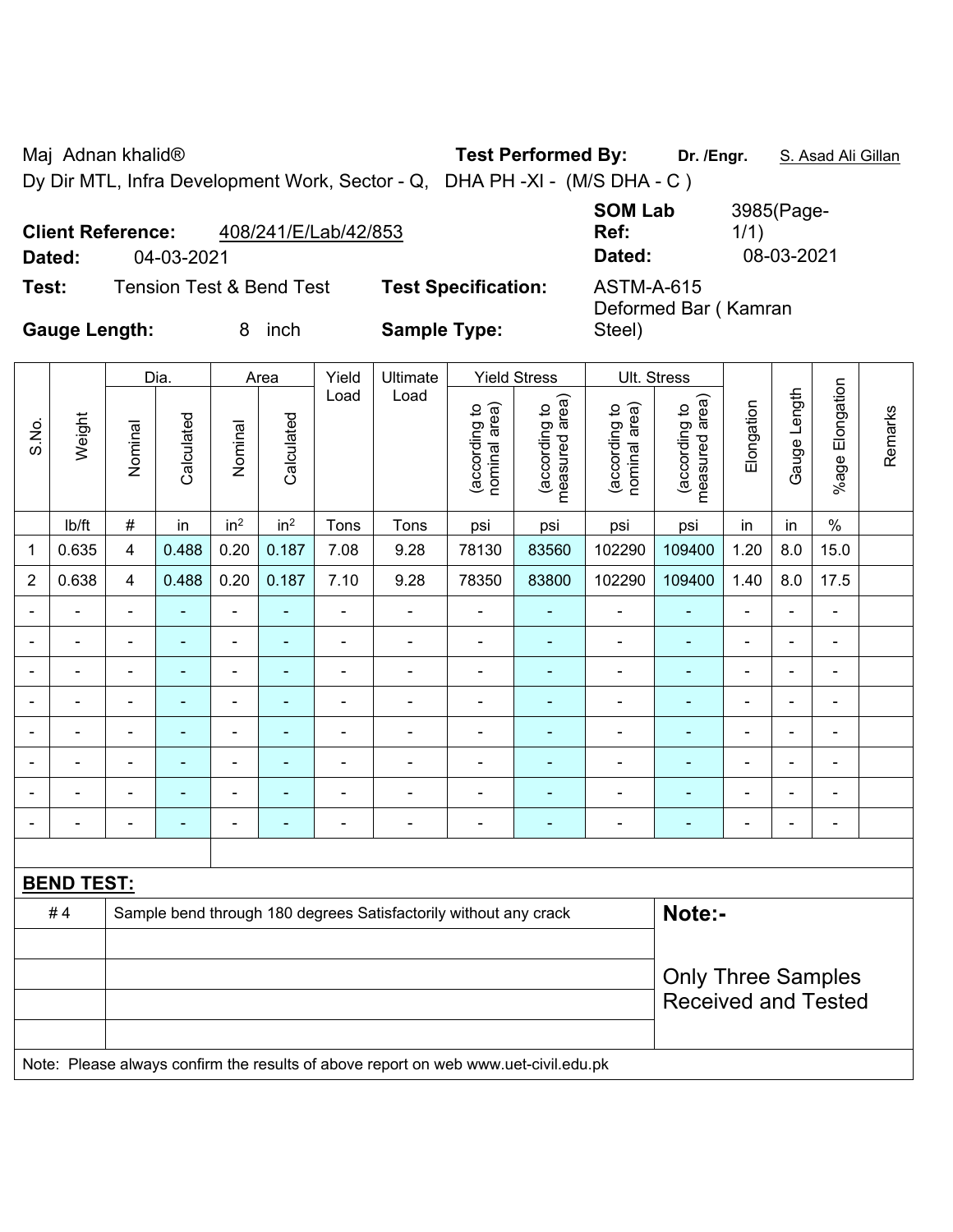Resident Engineer, Pillar & Sons, DHA Multan

Sajjad Ali Memon **Test Performed By:** Dr. /Engr. **S. Asad Ali Gillani** Sajjad Ali Gillani

| <b>Client Reference:</b> |           | P&S/OTH/GEN/00022 |  | Ref:     | 1/1 |            |
|--------------------------|-----------|-------------------|--|----------|-----|------------|
| Dated:                   | 5-03-2021 |                   |  | Dated:   |     | 08-03-2021 |
| - -                      |           |                   |  | $\cdots$ |     |            |

**Test:** Tension Test & Bend Test **Test Specification: Gauge Length:** 8 inch **Sample Type:** Deformed Bar

| <b>SOM Lab</b><br>Ref: | 3986(Page-<br>1/1) |
|------------------------|--------------------|
| Dated:                 | 08-03-202          |
| ASTM-A-615             |                    |

|       |                   |                         | Dia.                                                                                |                 | Area            | Yield | Ultimate                                                         |                                | <b>Yield Stress</b>             |                                | Ult. Stress                        |                |                |                      |         |
|-------|-------------------|-------------------------|-------------------------------------------------------------------------------------|-----------------|-----------------|-------|------------------------------------------------------------------|--------------------------------|---------------------------------|--------------------------------|------------------------------------|----------------|----------------|----------------------|---------|
| S.No. | Weight            | Nominal                 | Calculated                                                                          | Nominal         | Calculated      | Load  | Load                                                             | nominal area)<br>(according to | measured area)<br>(according to | nominal area)<br>(according to | area)<br>(according to<br>measured | Elongation     | Gauge Length   | Elongation<br>%age I | Remarks |
|       | lb/ft             | $\#$                    | in                                                                                  | in <sup>2</sup> | in <sup>2</sup> | Tons  | Tons                                                             | psi                            | psi                             | psi                            | psi                                | in             | in             | $\%$                 |         |
| 1     | 2.704             | 8                       | 1.006                                                                               | 0.79            | 0.795           | 27.01 | 37.61                                                            | 75420                          | 74940                           | 105010                         | 104350                             | 1.20           | 8.0            | 15.0                 |         |
| 2     | 2.579             | 8                       | 0.982                                                                               | 0.79            | 0.758           | 27.52 | 37.92                                                            | 76840                          | 80080                           | 105860                         | 110330                             | 1.30           | 8.0            | 16.3                 |         |
| 3     | 0.648             | $\overline{4}$          | 0.492                                                                               | 0.20            | 0.190           | 6.39  | 9.55                                                             | 70480                          | 74190                           | 105330                         | 110870                             | 1.40           | 8.0            | 17.5                 |         |
| 4     | 0.663             | 4                       | 0.498                                                                               | 0.20            | 0.195           | 6.73  | 9.99                                                             | 74190                          | 76090                           | 110160                         | 112990                             | 1.30           | 8.0            | 16.3                 |         |
|       | ä,                | ä,                      | $\blacksquare$                                                                      | ä,              |                 | ä,    | ä,                                                               | ÷,                             | ä,                              | ä,                             | $\blacksquare$                     | ä,             | ä,             | ÷,                   |         |
|       |                   | $\blacksquare$          | $\blacksquare$                                                                      | $\blacksquare$  | ٠               |       | ÷.                                                               | ÷                              | $\blacksquare$                  | ä,                             | $\blacksquare$                     | $\blacksquare$ |                | $\blacksquare$       |         |
|       |                   | $\blacksquare$          | L,                                                                                  | $\blacksquare$  |                 | ä,    | ÷.                                                               | ä,                             | ۰                               | ÷,                             | ä,                                 | $\blacksquare$ | -              | $\blacksquare$       |         |
|       |                   |                         |                                                                                     |                 |                 |       |                                                                  |                                |                                 |                                |                                    |                |                |                      |         |
|       |                   |                         |                                                                                     |                 |                 |       |                                                                  |                                |                                 |                                |                                    |                |                |                      |         |
|       |                   | $\blacksquare$          | $\blacksquare$                                                                      | $\blacksquare$  | ۰               |       | $\blacksquare$                                                   | $\overline{\phantom{0}}$       | ۰                               | $\blacksquare$                 | ٠                                  | $\blacksquare$ | $\blacksquare$ | $\blacksquare$       |         |
|       |                   |                         |                                                                                     |                 |                 |       |                                                                  |                                |                                 |                                |                                    |                |                |                      |         |
|       | <b>BEND TEST:</b> |                         |                                                                                     |                 |                 |       |                                                                  |                                |                                 |                                |                                    |                |                |                      |         |
|       | # 8               |                         |                                                                                     |                 |                 |       | Sample bend through 180 degrees Satisfactorily without any crack |                                |                                 |                                | Note:-                             |                |                |                      |         |
|       | #4                |                         | Sample bend through 180 degrees Satisfactorily without any crack                    |                 |                 |       |                                                                  |                                |                                 |                                |                                    |                |                |                      |         |
|       |                   | <b>Only Six Samples</b> |                                                                                     |                 |                 |       |                                                                  |                                |                                 |                                |                                    |                |                |                      |         |
|       |                   |                         |                                                                                     |                 |                 |       |                                                                  | <b>Received and Tested</b>     |                                 |                                |                                    |                |                |                      |         |
|       |                   |                         |                                                                                     |                 |                 |       |                                                                  |                                |                                 |                                |                                    |                |                |                      |         |
|       |                   |                         | Note: Please always confirm the results of above report on web www.uet-civil.edu.pk |                 |                 |       |                                                                  |                                |                                 |                                |                                    |                |                |                      |         |